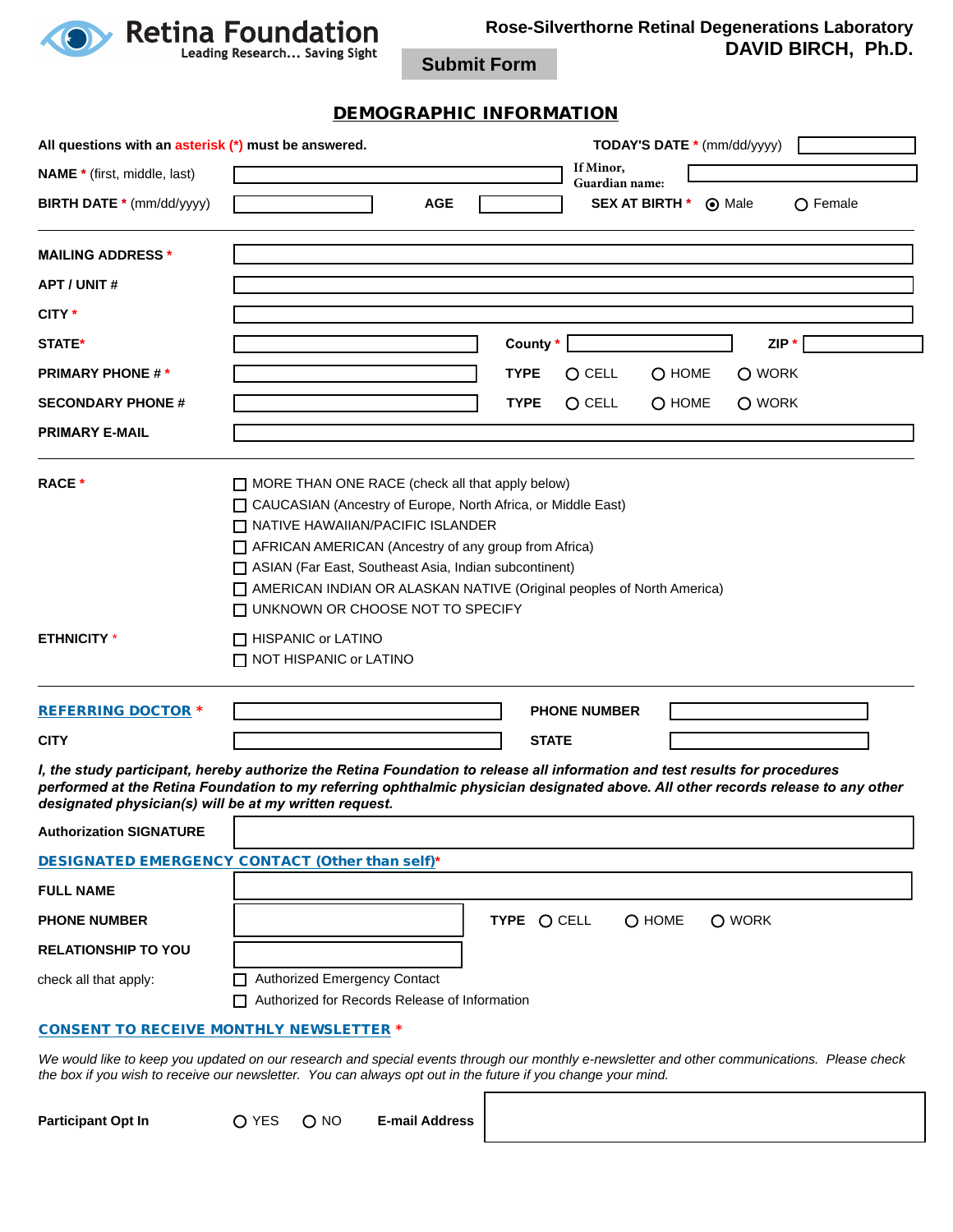## MEDICAL HISTORY

|           |                               |  |  |  | Please check all that apply if you, or any family members, have been diagnosed with any ofthe following. If yes, please |  |  |
|-----------|-------------------------------|--|--|--|-------------------------------------------------------------------------------------------------------------------------|--|--|
|           | check off self and/or family: |  |  |  |                                                                                                                         |  |  |
| _ _ _ _ _ |                               |  |  |  |                                                                                                                         |  |  |

| <b>Retinitis Pigmentosa</b>                                        | $\Box$ Yes     | $\Box$ No                           | <b>Self</b><br>П     | $\Box$ Family                       |                |                  |  |  |
|--------------------------------------------------------------------|----------------|-------------------------------------|----------------------|-------------------------------------|----------------|------------------|--|--|
| <b>Cone-Rod Dystrophy</b>                                          | $\Box$ Yes     | $\square$ No                        | $\Box$ Self          | $\Box$ Family                       |                |                  |  |  |
| <b>Stargardt Disease</b>                                           | $\Box$ Yes     | $\square$ No                        | $\Box$ Self          | $\Box$ Family                       |                |                  |  |  |
| <b>Age-Related Macular</b><br><b>Degeneration</b>                  | $\Box$ Yes     | $\square$ No                        | $\Box$ Self          | $\Box$ Family                       |                |                  |  |  |
| Glaucoma                                                           | $\Box$ Yes     | $\square$ No                        | $\Box$ Self          | $\Box$ Family                       |                |                  |  |  |
| <b>Strabismus (Crossed eye)</b>                                    | $\Box$ Yes     | $\square$ No                        | $\Box$ Self          | $\Box$ Family                       |                |                  |  |  |
| Amblyopia (Lazy eye)                                               | $\Box$ Yes     | $\square$ No                        | $\Box$ Self          | $\Box$ Family                       |                |                  |  |  |
| <b>Retinal Detachment</b>                                          | $\Box$ Yes     | $\square$ No                        | $\Box$ Self          | $\Box$ Family                       |                |                  |  |  |
| <b>Diabetic Retinopathy</b>                                        | $\Box$ Yes     | $\Box$ No                           | $\Box$ Self          | $\Box$ Family                       |                |                  |  |  |
| <b>Diabetes</b>                                                    | $\Box$ Yes     | $\square$ No                        | $\Box$ Self          | $\Box$ Family                       |                |                  |  |  |
| Other (Please specify)                                             |                |                                     |                      |                                     |                |                  |  |  |
| Who diagnosed your eye problem:                                    |                | <b>Doctor's Name &amp; Location</b> |                      |                                     |                |                  |  |  |
| Please check all that apply:                                       |                |                                     |                      |                                     |                |                  |  |  |
| <b>TROUBLE SEEING AT NIGHT</b>                                     |                |                                     | $\bigcirc$ Yes       | $\bigcirc$ No                       |                | <b>HOW LONG?</b> |  |  |
| <b>LOSS OF PERIPHERAL VISION</b>                                   |                |                                     | $\bigcirc$ Yes       | $\bigcirc$ No                       |                | <b>HOW LONG?</b> |  |  |
| PROBLEMS WITH BRIGHT LIGHT OR SUN                                  |                |                                     | $\bigcirc$ Yes       | $\bigcirc$ No                       |                | <b>HOW LONG?</b> |  |  |
| PROBLEMS WITH COLOR VISION                                         |                |                                     | $\bigcirc$ Yes       | $\bigcirc$ No                       |                | <b>HOW LONG?</b> |  |  |
| <b>GLASSES OR CONTACT LENSE WEARER</b>                             |                |                                     | $\bigcirc$ Yes       | $\bigcirc$ No                       |                |                  |  |  |
| HAVE YOU EVER HAD AN EYE INJURY                                    | $\bigcirc$ Yes | $\bigcirc$ No                       |                      |                                     |                |                  |  |  |
| If Yes, please explain:                                            |                |                                     |                      |                                     |                |                  |  |  |
| HAVE YOU EVER HAD A SERIOUS EYE INFECTION                          | $\bigcirc$ Yes | $\bigcirc$ No                       |                      |                                     |                |                  |  |  |
| If Yes, please explain:                                            |                |                                     |                      |                                     |                |                  |  |  |
| REFRACTIVE LASER SURGERY (LASIK)                                   | $\bigcirc$ Yes | $\bigcirc$ No                       |                      | <b>WHAT YEAR? Which eye?</b>        |                |                  |  |  |
| <b>CATARACT SURGERY</b>                                            | $\bigcirc$ Yes |                                     |                      | $\bigcirc$ No WHAT YEAR? Which eye? |                |                  |  |  |
| <b>OTHER EYE SURGERIES</b>                                         | $\bigcirc$ Yes | $\bigcirc$ No                       | <b>HOW LONG AGO?</b> |                                     |                |                  |  |  |
| If Yes, please explain:                                            |                |                                     |                      |                                     |                |                  |  |  |
| <b>WERE YOU BORN PREMATURE</b>                                     | $\bigcirc$ Yes |                                     | O No HOW MANY WEEKS? |                                     |                |                  |  |  |
| ANY BIRTH DEFECTS (ie, extra toe/finger)                           | $\bigcirc$ Yes | $\bigcirc$ No                       |                      |                                     |                |                  |  |  |
| If Yes, please specify:                                            |                |                                     |                      |                                     |                |                  |  |  |
| DO YOU HAVE HEARING LOSS                                           | $\bigcirc$ Yes | $\bigcirc$ No                       | <b>HOW LONG?</b>     |                                     |                |                  |  |  |
| HEART, KIDNEY, OR LIVER PROBLEMS                                   | $\bigcirc$ Yes | $\bigcirc$ No                       |                      |                                     |                |                  |  |  |
| If yes, please explain:                                            |                |                                     |                      |                                     |                |                  |  |  |
| $\bigcirc$ Yes<br>$\bigcirc$ No<br><b>MUSCULOSKELETAL PROBLEMS</b> |                |                                     |                      |                                     |                |                  |  |  |
| If Yes, please explain:                                            |                |                                     |                      |                                     |                |                  |  |  |
| DIAGNOSED WITH HEPATITIS C OR HIV                                  |                |                                     | $\bigcirc$ Yes       | $\bigcirc$ No                       | <b>Specify</b> |                  |  |  |
| HAVE YOU EVER BEEN IN A RESEARCH STUDY                             | $\bigcirc$ Yes | $\bigcirc$ No                       | <b>Explain</b>       |                                     |                |                  |  |  |